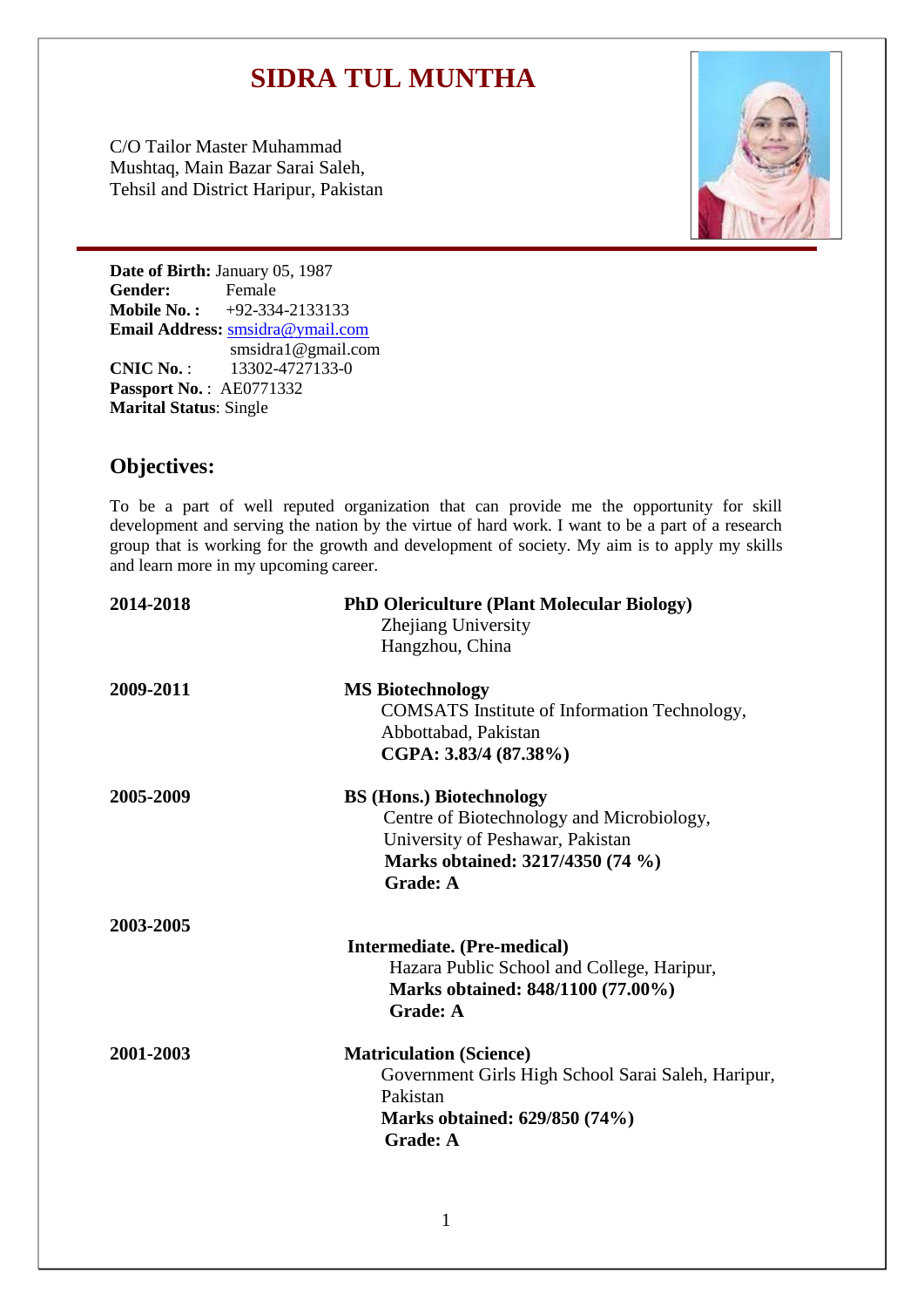# **PhD (Olericulture) Research Work:**

- **Thesis Title:** Mapping-by-resequencing deciphers a *phytochrome A signaling transduction 1*, *BjPAT1*, required for branching in Chinese leafy *Brassica juncea*
- **Duration:** 3.9 years
- □ **Supervisor:** Dr. Mingfang Zhang Prof. Zhejiang University, China
- **MS Thesis Title:** Cloning of a ERF family Transcription Factor from tomato, involved in biotic and abiotic stress tolerance
- **Duration:** 6 months
- □ **Supervisor:** Dr. Jamshaid Hussain Associate Prof. COMSATS University, Pakistan

## **Publications:**

- **Sidra Tul Muntha**, Lili Zhang, Yufeng Zhou, Xuan Zhao, Zhongyuan Hu, Jinghua Yang\* , Mingfang Zhang "**Phytochrome A signal transduction 1 and CONSTANS-LIKE 13 coordinately orchestrate shoot branching and flowering in leafy** *Brassica juncea"* Plant Biotechnology Journal 2019 (17): 1333–1343 **IF. 9.8**
- Abdul Basit, Syed Tanveer Shah, Izhar Ullah, **Sidra Tul Muntha** & Heba I. Mohamed **"Microbe-assisted phytoremediation of environmental pollutants and energy recycling in sustainable agriculture"** Arch Microbiol 2021 Sept. **IF. 2.55** https://doi.org/10.1007/s00203-021-02576-0
- Shah, Jawad Munawar, **Sidra tul Muntaha**, Essa Ali, Azhar Abbas Khan, Syed Hassan Raza Zaidi, Ahmad Naeem Shahzad, Zeshan Hassan, Ahmad Nawaz, Muhammad Rashid, and Syed Asad Hussain Bukhari. "**Comparative study of the genetic basis of nitrogen use efficiency in wild and cultivated barley**." Physiology and Molecular Biology of Plants 2019 Sept.: 1-10. **IF. 2.005**
- Raza, M. A., A. Nawaz, M. Ali, M. Zaynab, **S. T. Muntha**, S. H. R. Zaidi, A. R. Khan, and XL ZHENG. "**In-vitro regeneration and development for the conservation and propagation of tomato plant (SOLANUM LYCOPERSICUM) and currant tomato (S. PIMPINELLIFOLIUM) from two different explants**" APPLIED ECOLOGY AND ENVIRONMENTAL RESEARCH 18, no. 1 (2020): 879-888. **IF. 0.74**
- **Muntha Sidra tul**. [Jinghua Yang](https://www.researchgate.net/scientific-contributions/14275487_Jinghua_Yang?_sg%5B0%5D=Z14Nv2j6kEvbgwkvtlGpJYScROS5tyvCEuDKtkRvJ0iI6Cr2DbuoxZtMSa7CtgrhQd6DoKs.uuy3T4fcAOfr_m6j7NyxAMLWg3BeXt0pycA_37auMSEJy7pECDe7lLeHVaI_5NNsHcOsjTiaK9ucXo1vKCJXLA&_sg%5B1%5D=_81hLHBFt3tz3Az9cdoljbfuhmZuaNaN9AZi6dou2iiVEGRPSRMjD2WrrYflCGErKgWasshHd-ReqoID.GEZtyR_8pc2dxUWMqmOe6hEsPNyETllE3sNjGr9W1_OZA25zEBdgZVquUIsuMAkLKdBN4HJBt77DqjUiVsufaA) , Mingfang Zhang, [Yufeng Zhou](https://www.researchgate.net/scientific-contributions/2151243058_Yufeng_Zhou?_sg%5B0%5D=Z14Nv2j6kEvbgwkvtlGpJYScROS5tyvCEuDKtkRvJ0iI6Cr2DbuoxZtMSa7CtgrhQd6DoKs.uuy3T4fcAOfr_m6j7NyxAMLWg3BeXt0pycA_37auMSEJy7pECDe7lLeHVaI_5NNsHcOsjTiaK9ucXo1vKCJXLA&_sg%5B1%5D=_81hLHBFt3tz3Az9cdoljbfuhmZuaNaN9AZi6dou2iiVEGRPSRMjD2WrrYflCGErKgWasshHd-ReqoID.GEZtyR_8pc2dxUWMqmOe6hEsPNyETllE3sNjGr9W1_OZA25zEBdgZVquUIsuMAkLKdBN4HJBt77DqjUiVsufaA) "**Genetic control of branching and flowering in leafy Brassica juncea**" The Fifth International Horticulture Research Conference July 20-24, 2018 Beijing, China
- **Sidra Tul Muntha**, Jinghua Yang, Mingfang Zhang "**Phytochrome A signal transduction 1 and CONSTANS-LIKE 13 coordinately orchestrate vegetative branching and flowering in leafy Brassica juncea"** Brassica 2018 July 1-4 21st Crucifer Genetics Conference Saint Malo, France
- Manan S., Hussain J., Tul Muntha S., Maroof Shah M. "**Development of a tissue culture-independent Agrobacterium-mediated transformation method for wheat"** Minerva Biotecnologica 2012 June;24(2):53-7 **IF.0.54**
- □ Sidra tul Muntha<sup>1\*</sup>, Muhammad Faizan<sup>2</sup>, Saba Mehreen<sup>3</sup> and Shareen<sup>4</sup> **"Exploring Nanotechnology to Reduce Stress: Mechanism of Nanomaterial-Mediated Alleviation"** Springer Nature Switzerland 2021:
- Abdul Basit, Syed Tanveer Shah, **Sidra tul Muntha** and Heba Mohamed **"Plant Growth-Promoting RhizoBacteria (PGPR) as Biocontrol Agents for Viral Protection"** Springer Nature Switzerland 2021:187-225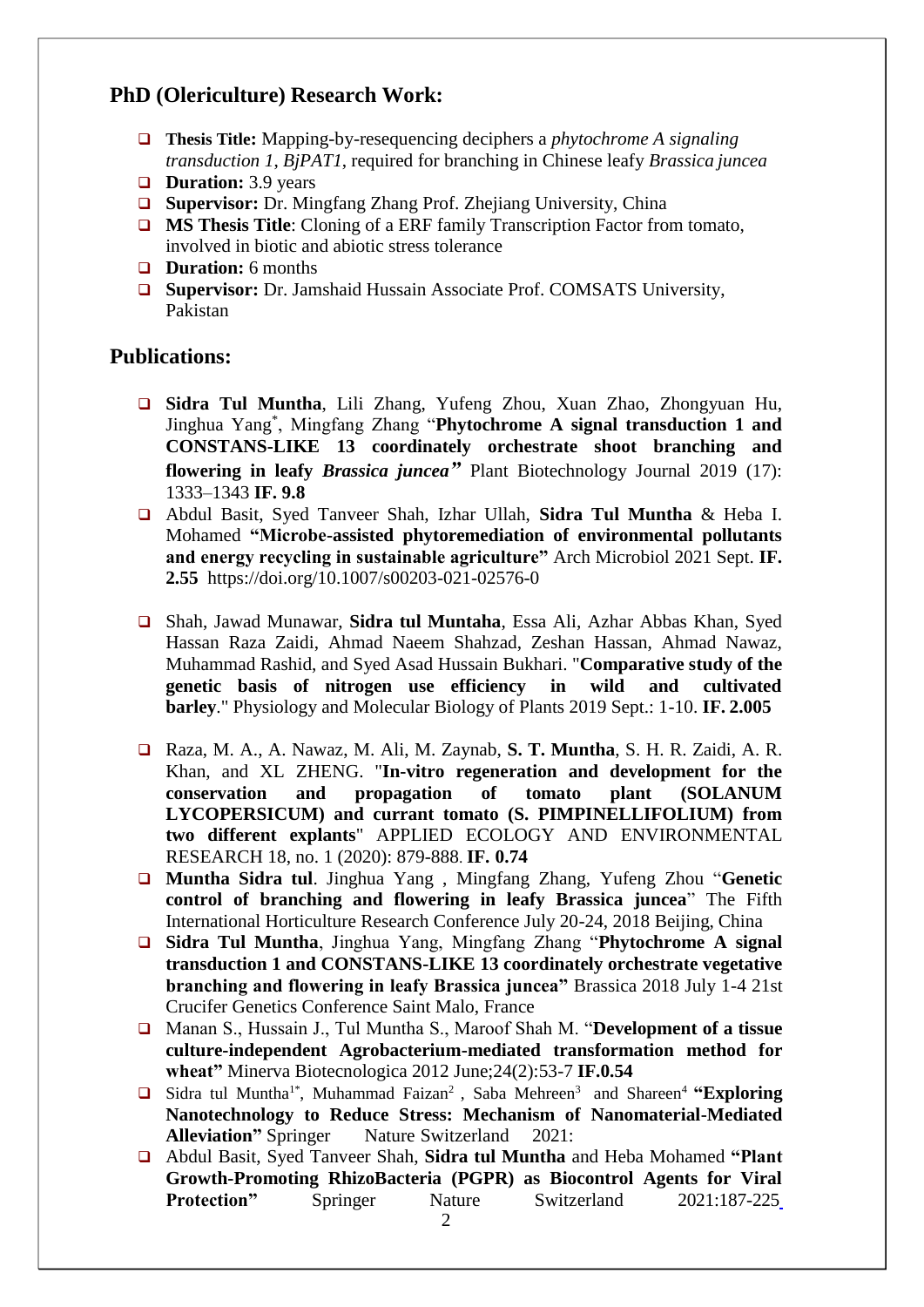[https://doi.org/10.1007.978-3-030-66587-6\\_8](https://doi.org/10.1007.978-3-030-66587-6_8)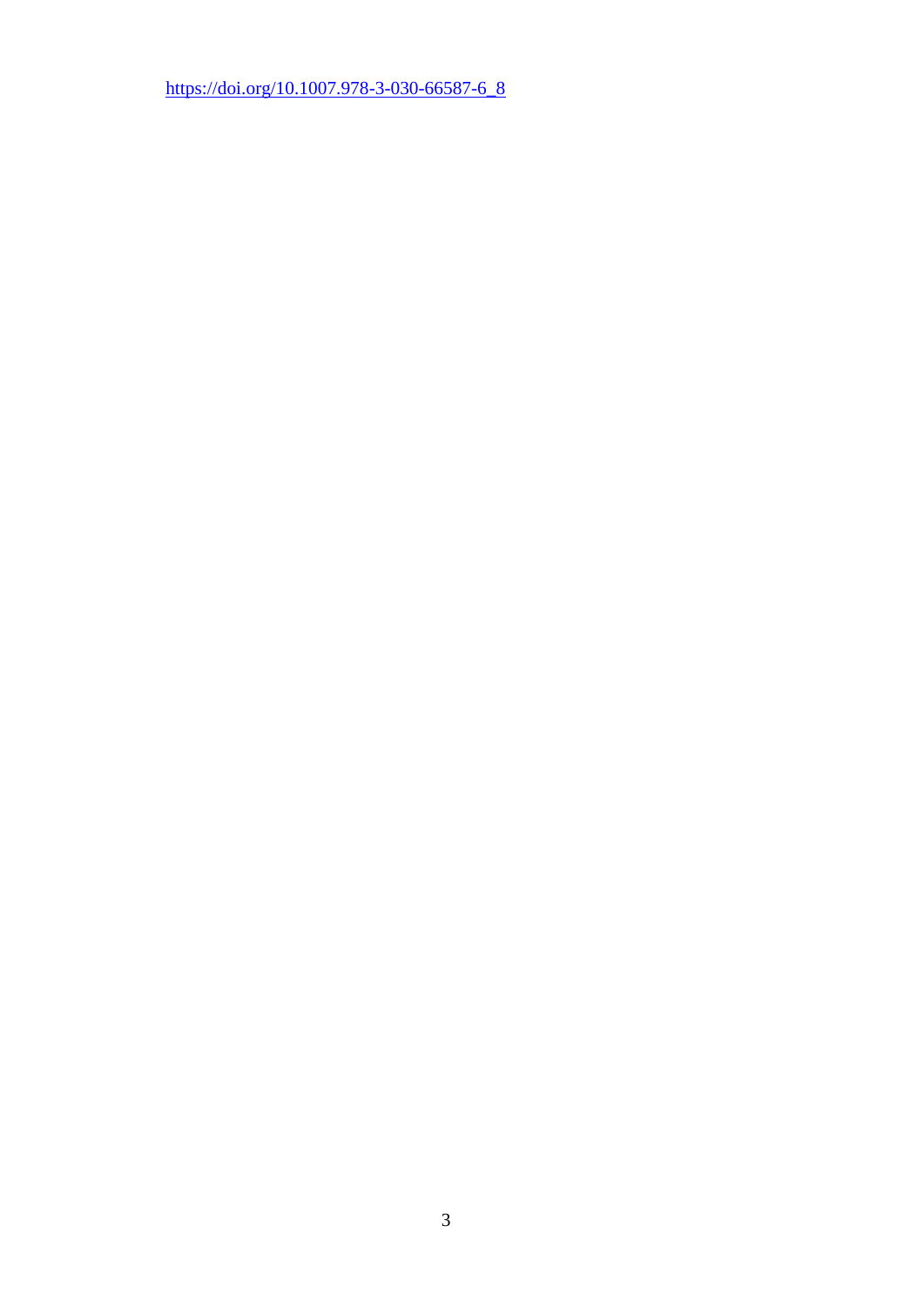#### **Major projects and funds:**

 A project entitled "**The mechanism of PAT1 and COL13 genes interact to regulate the branching and flowering of B. juncea**" by National Natural Science Foundation of China of amount 570000 RMB August 2018.

#### **Theoretical Knowledge:**

- $\Box$  Molecular Biology
- **Q** Microbiology
- $\Box$  Biochemistry
- **Bioinformatics**
- Genetic Engineering
- $\Box$  Oncology
- $\Box$  Industrial Biotechnology
- $\Box$  Cellular Signalling
- $\Box$  Genomics
- Stem Cells and Therapeutics
- **Nucleic Acid**
- $\Box$  Biostatistics
- **Biochemical Engineering**
- □ Medical Biotechnology
- Animal Biotechnology
- **Q** Plant Biotechnology
- **Environmental Biotechnology**
- **Q** Recombinanat DNA Technology
- **Immunology**
- $\Box$  Tissue culture
- **Enzymology**
- **Q** Research Methodology
- **D** Proteomics
- **Q** Medical Genetic

# **Lab Skills:**

 Equipment operated: Yeast two Hybrid system, Bimolecular fluorescence complementation (BiFC), Thermal Cycler (conventional and real time PCR), Gel doc, Micropipette, Laminar Flow Hood, Autoclave, Simple Incubator, Ultra Centrifuge, Shaking Incubator, Shaking Hot Plate, Colony Counter, Vortex Mixer, ELISA Reader, Single and Double Beam Spectrophotometer, NanoDrop Spectrophotometer, Refractometer, Column and Thin Layer Chromatography, Ph Meter, Rotary Evaporator, Shaking Water Bath, Gel Documentation System, Red Far red light Growth Chambers etc.

#### **Experience:**

- Asst. Prof. IPFP at KOhsar University Murree Pakistan Sept. 2 2021 till present.
- Worked as Lecturer Plant sciences at Govt. Postgraduate College for Women Haripur, Pakistan from June 2019-december 2020
- □ Worked as Internee at Nuclear medicines, Oncology and Radiotherapy Institute (NORI) Islamabad. Training: Molecular Diagnosis of HCV and HBV using Real Time PCR (RT

PCR), Genotyping of HCV, Biochemical tests for Diabetes, Pathological tests for different types of Cancers

 Worked as Internee at Environment protection Agency Regional Office Abbottabad

Training: Monitoring officer and analysis of Environmental Issues of the region

## **Social Skills and Competences**

□ Studious, gentle, academic, dedicated, self-motivated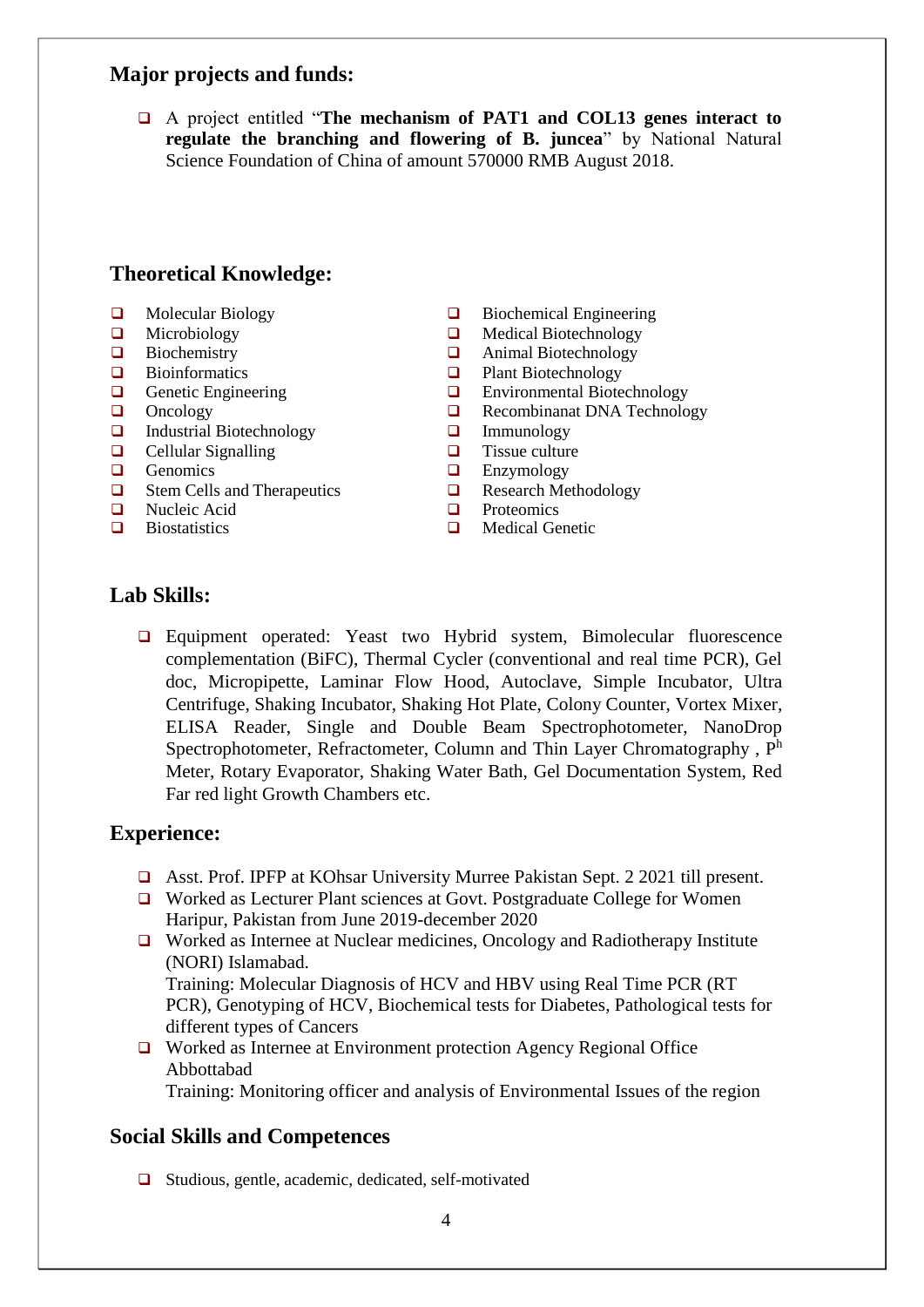- Dedicated and committed
- $\Box$  Cope with situation with ease and courage
- $\Box$  Natural ability to adapt to new environment
- $\Box$  Excellent communication skills

## **Language Proficiency**

- **English IELTS (Competent User)** 
	- Dated: April 12, 2012 Conducted by: British Council, Pakistan
- $\bullet$ Urdu (Expert User) Centre Number: PK015
- Candidate Number: 306027

- **Scholarship:**
	- Award of full scholarship for PhD studies by China Scholarship Council at Zhejiang University, Hangzhou, China 2014-2018
	- Award of Merit based Scholarship by COMSATS Institute of Information Technology, Abbottabad, Pakistan 2009-2011

### **Seminars and trainings Attended:**

- $\Box$  One month online National Faculty Development program 2020 organized by National Academy of Higher education, Higher education Commission (NAHE, HEC) July, 2020
- Two-Days International Training workshop on Scientific Paper and Patent Writing organized by Islamic World Educational Scientific and Cultural Organization (ICESCO), Kingdom of Morocco, Rabat from 14-15 December, 2020
- $\Box$  10<sup>th</sup> International Conference for Plant Mitochondria Biology (ICPMB) in Hangzhou, China, from 22 -27<sup>th</sup> May, 2017
- $\Box$  3<sup>rd</sup> Graduate Festival for asking the Truth and Dreaming for the Agriculturists held by College of Agriculture and Biotechnology, Hangzhou, China from  $25 -28<sup>th</sup>$  May, 2018
- □ 4<sup>th</sup> International Conference on Environmentally Sustainable Development (ESDev) in Abbottabad, Pakistan from 24-26<sup>th</sup> July 2011
- $\Box$  Techno Moot 2011 (National Science Projects Exhibition) from 9-10<sup>th</sup> May 2011 in Abbottabad, Pakistan
- Techno Moot 2010 (National Science Project Exhibition) in Abbottabad, Pakistan from 4- 5<sup>th</sup> May, 2011
- $\Box$  National Biotechnology Exhibition and Seminars held on 20-21<sup>st</sup> October, 2010 organized by Institute of Biochemistry and Biotechnology, University of Veterinary and Animal Sciences, Lahore, Pakistan
- Seminar on "Avian Influenza Vaccine Production Strategies" in April 2008 at Center of Biotechnology and Microbiology, University of Peshawar, Pakistan
- "Cloning and its ethical Perspectives" in 2009, held in University of Peshawar, Pakistan

#### **References**

#### **1. Dr. Mingfang Zhang**

Professor, Department of Horticulture, College of Agriculture & Biotechnology, Zhejiang University, China, 310058 Email: [mfzhang@zju.edu.cn](mailto:mfzhang@zju.edu.cn)

#### **2. Dr. Jinghua Yang**

Professor, Department of Horticulture, College of Agriculture & Biotechnology, Zhejiang University, China, 310058 Email: [yangjinghua@zju.edu.cn](mailto:yangjinghua@zju.edu.cn)